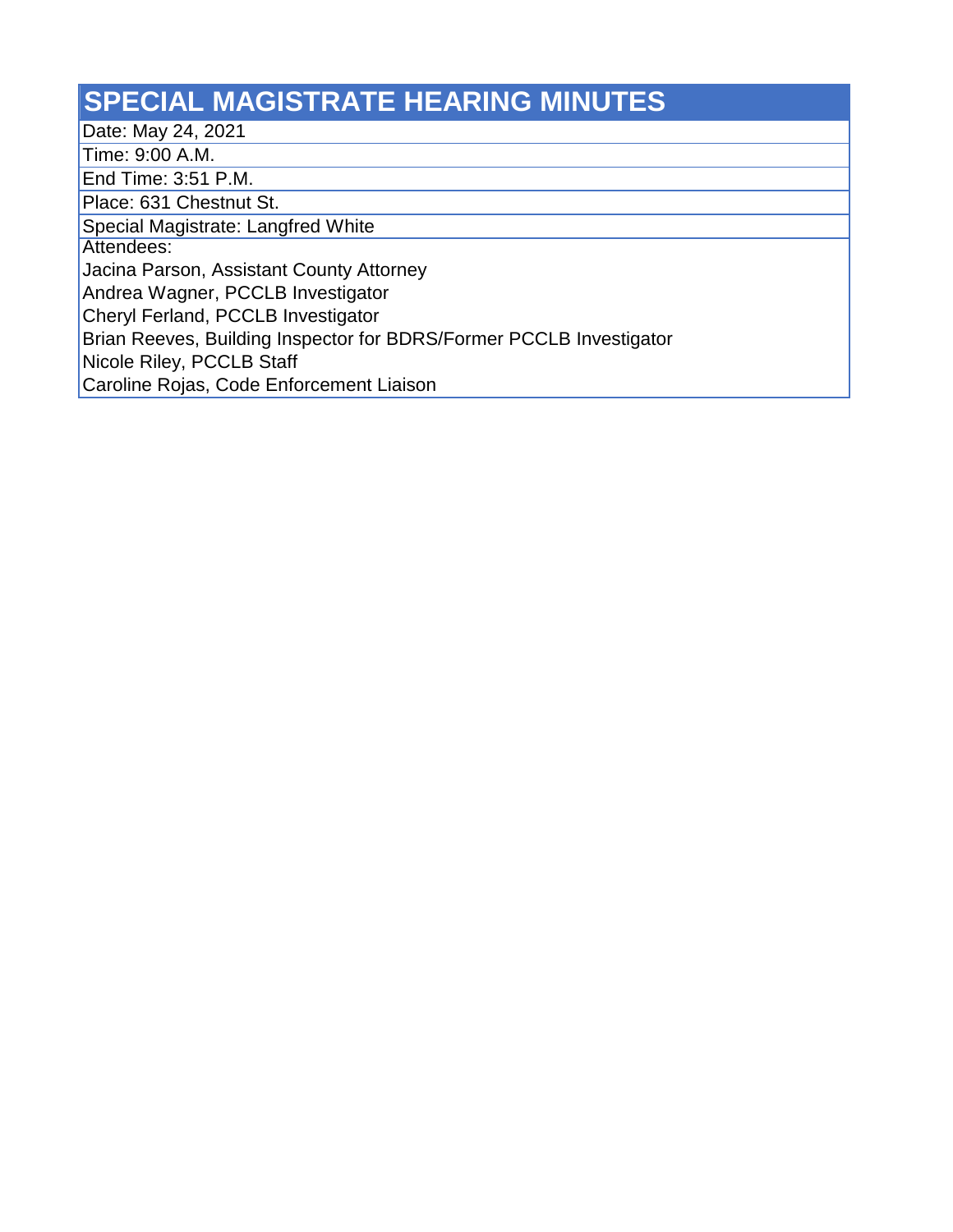| <b>Contested</b><br>Case # | Presented<br>by | PCCLB vs.                  | <b>Attorney</b> | Witness(es) | <b>Verdict</b>                  | <b>Fine</b> |
|----------------------------|-----------------|----------------------------|-----------------|-------------|---------------------------------|-------------|
| C21-276                    | AW              | KATHLEEN MARIE SIEDLECKI   |                 |             | <b>DISMISSED</b>                |             |
| C21-277                    | AW              | KATHLEEN MARIE SIEDLECKI   |                 |             | <b>DISMISSED</b>                |             |
| C21-278                    | AW              | KATHLEEN MARIE SIEDLECKI   |                 |             | <b>GUILTY</b>                   | \$528.20    |
| C21-279                    | AW              | <b>DAVID GLENN QUASIUS</b> |                 |             | <b>DISMISSED</b>                |             |
| C21-280                    | AW              | <b>DAVID GLENN QUASIUS</b> |                 |             | <b>DISMISSED</b>                |             |
| C21-266                    | AW              | <b>CARMINE VILLANO</b>     |                 |             | <b>GUILTY</b>                   | \$529.40    |
| C21-125                    | AW              | <b>ROBERT THOMAS MIANO</b> |                 |             | <b>MOTION OF</b><br>CONTINUANCE |             |
| C21-126                    | AW              | ROBERT THOMAS MIANO        |                 |             | <b>MOTION OF</b><br>CONTINUANCE |             |
| C21-255                    | AW              | <b>BENJAMIN BONDS</b>      |                 |             | <b>MOTION OF</b><br>CONTINUANCE |             |
| C20-1603                   | AW              | MICHAEL CHAD BEALL         |                 |             | <b>GUILTY</b>                   | \$510.95    |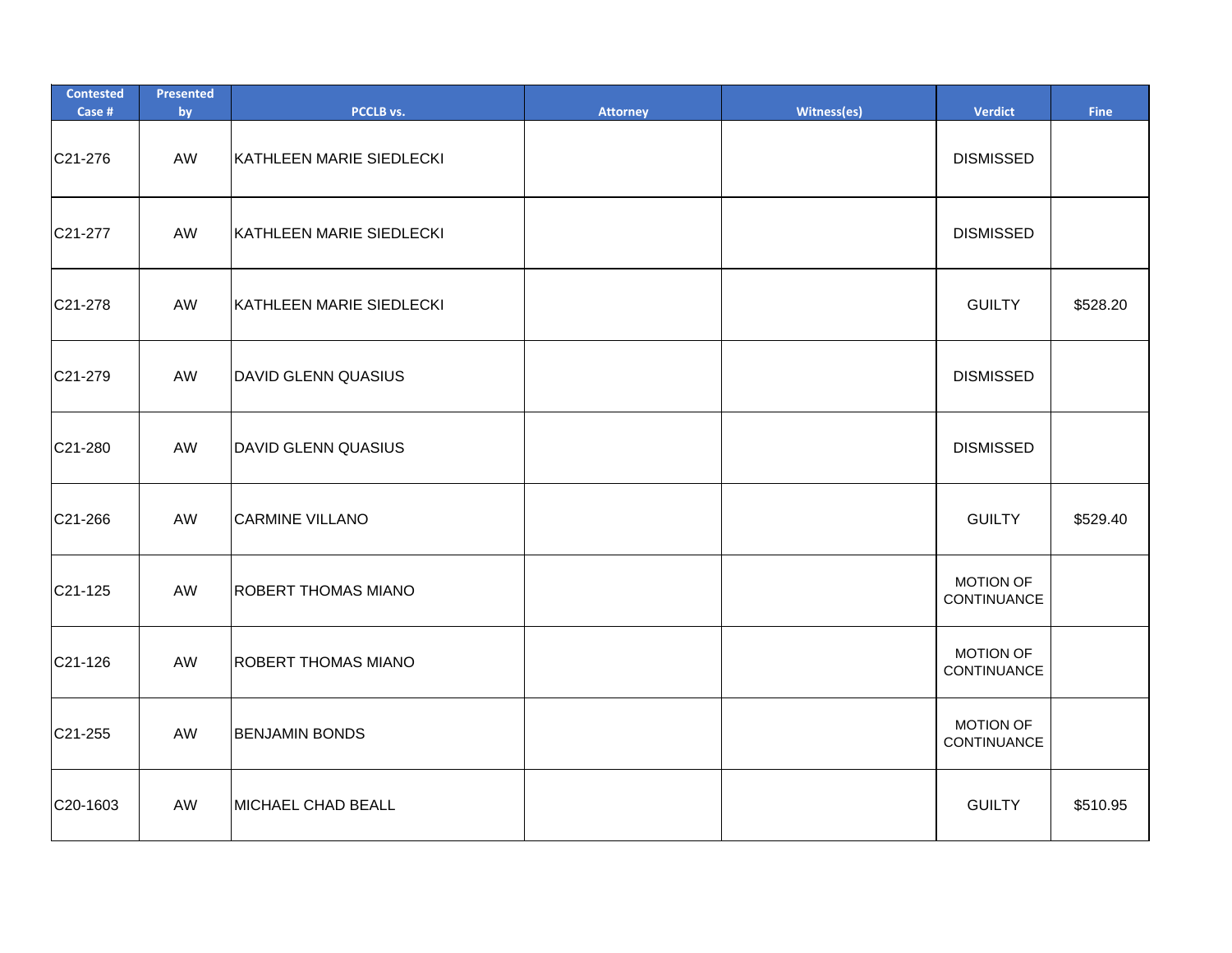| <b>Contested</b><br>Case # | Presented<br>by | PCCLB vs.                  | <b>Attorney</b> | Witness(es) | <b>Verdict</b>                  | Fine     |
|----------------------------|-----------------|----------------------------|-----------------|-------------|---------------------------------|----------|
| C20-1604                   | AW              | MICHAEL CHAD BEALL         |                 |             | <b>GUILTY</b>                   | \$510.95 |
| C21-156                    | AS/CF           | <b>ROBERT DAVID GRUBER</b> |                 |             | <b>DISMISSED</b>                |          |
| C19-3743                   | <b>BR</b>       | <b>JOHN ROURKE</b>         |                 |             | <b>GUILTY</b>                   | \$520.85 |
| C19-3744                   | <b>BR</b>       | <b>JOHN ROURKE</b>         |                 |             | <b>GUILTY</b>                   | \$520.85 |
| C20-1372                   | <b>BR</b>       | <b>DALE LEE</b>            |                 |             | MOTION OF<br>CONTINUANCE        |          |
| C20-1373                   | <b>BR</b>       | <b>DALE LEE</b>            |                 |             | <b>MOTION OF</b><br>CONTINUANCE |          |
| C20-1374                   | <b>BR</b>       | <b>DALE LEE</b>            |                 |             | <b>MOTION OF</b><br>CONTINUANCE |          |
| C20-1375                   | <b>BR</b>       | <b>DALE LEE</b>            |                 |             | <b>MOTION OF</b><br>CONTINUANCE |          |
| C20-1376                   | <b>BR</b>       | DALE LEE                   |                 |             | <b>MOTION OF</b><br>CONTINUANCE |          |
| C20-1377                   | <b>BR</b>       | <b>DALE LEE</b>            |                 |             | <b>MOTION OF</b><br>CONTINUANCE |          |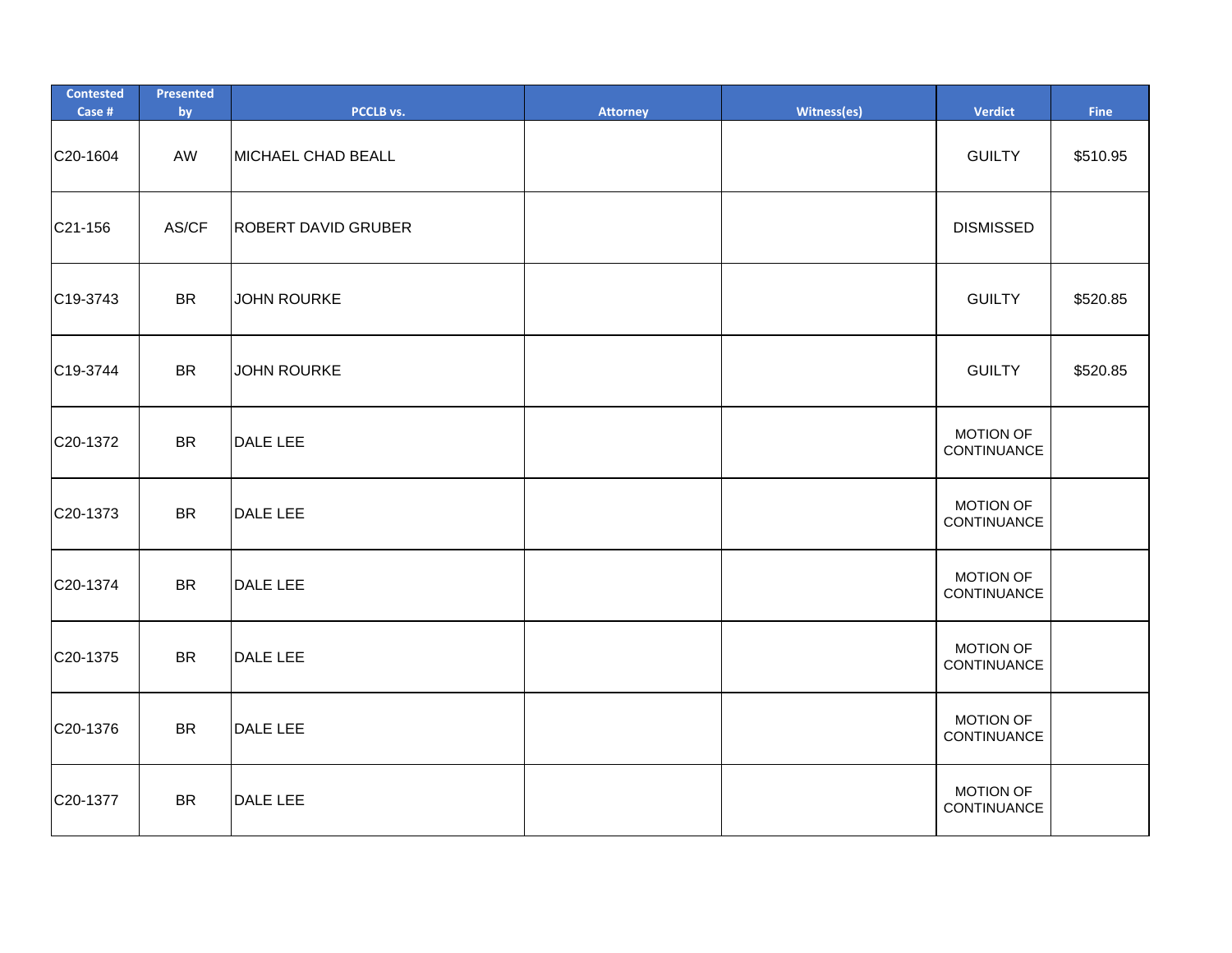| <b>Contested</b><br>Case # | Presented<br>by | PCCLB vs.       | <b>Attorney</b> | Witness(es) | Verdict                         | Fine |
|----------------------------|-----------------|-----------------|-----------------|-------------|---------------------------------|------|
| C20-881                    | <b>BR</b>       | MICHAEL BERGOLD | ATTY:           |             | <b>MOTION OF</b><br>CONTINUANCE |      |
| C20-882                    | <b>BR</b>       | MICHAEL BERGOLD | ATTY:           |             | <b>MOTION OF</b><br>CONTINUANCE |      |
| C20-883                    | <b>BR</b>       | MICHAEL BERGOLD | ATTY:           |             | <b>MOTION OF</b><br>CONTINUANCE |      |
| C20-910                    | <b>BR</b>       | MICHAEL BERGOLD | ATTY:           |             | <b>MOTION OF</b><br>CONTINUANCE |      |
| C20-911                    | <b>BR</b>       | MICHAEL BERGOLD | ATTY:           |             | <b>MOTION OF</b><br>CONTINUANCE |      |
| C20-912                    | <b>BR</b>       | MICHAEL BERGOLD | ATTY:           |             | <b>MOTION OF</b><br>CONTINUANCE |      |
| C20-913                    | <b>BR</b>       | MICHAEL BERGOLD | ATTY:           |             | <b>MOTION OF</b><br>CONTINUANCE |      |
| C20-914                    | <b>BR</b>       | MICHAEL BERGOLD | ATTY:           |             | <b>MOTION OF</b><br>CONTINUANCE |      |
| C20-915                    | <b>BR</b>       | MICHAEL BERGOLD | ATTY:           |             | <b>MOTION OF</b><br>CONTINUANCE |      |
| C20-916                    | <b>BR</b>       | MICHAEL BERGOLD | ATTY:           |             | <b>MOTION OF</b><br>CONTINUANCE |      |